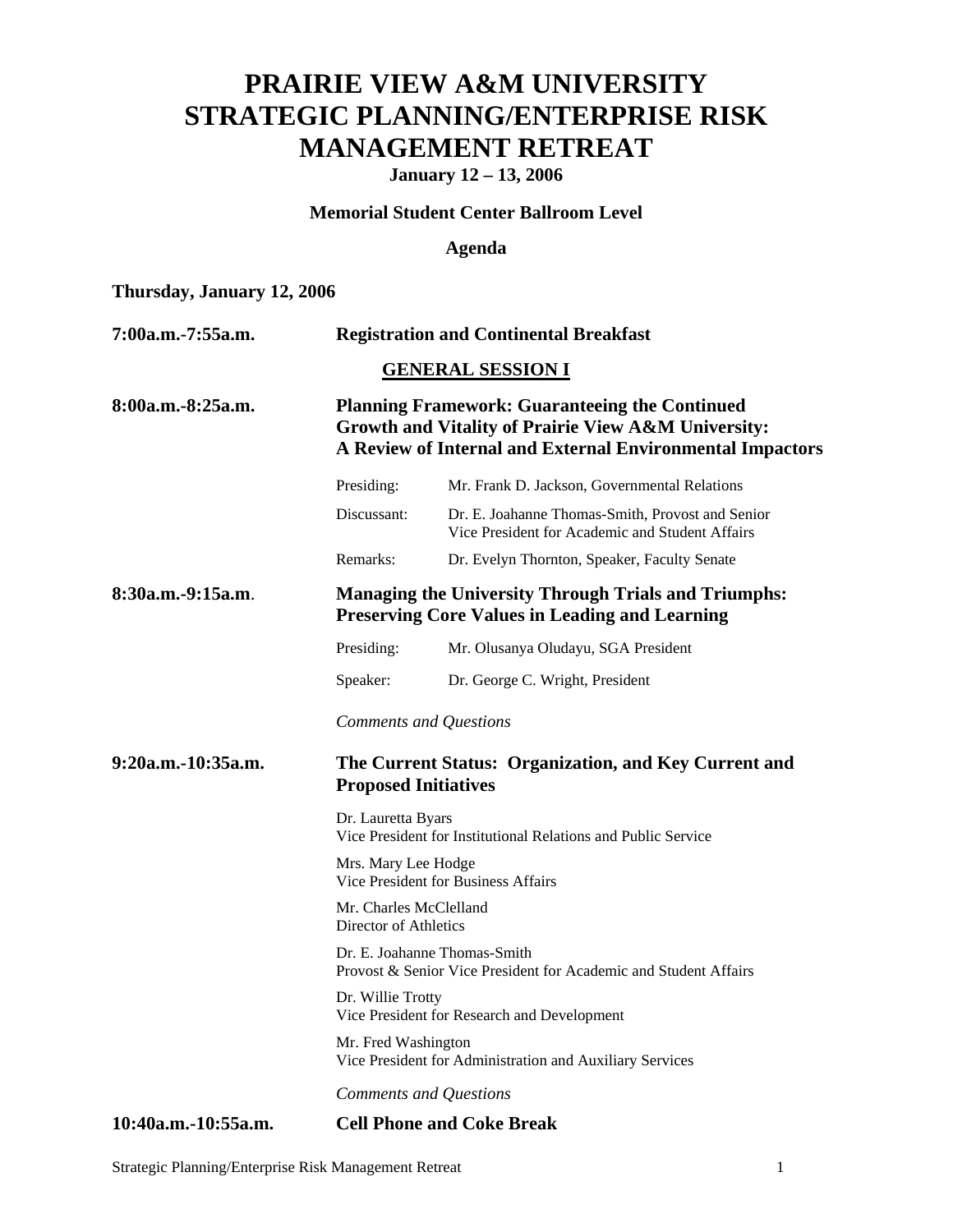## **PRAIRIE VIEW A&M UNIVERSITY STRATEGIC PLANNING/ENTERPRISE RISK MANAGEMENT RETREAT**

**January 12 – 13, 2006** 

## **Thursday, January 12, 2006 Continued**

### **GENERAL SESSION II**

| 11:00a.m.-11:50a.m.   | Our Future, Perhaps A River Runs Through It But Surely<br><b>Financial Stability, Enterprise Risk Management (ERM) and</b><br><b>Enrollment Growth Run Through It</b><br>Mrs. Mary Lee Hodge<br><b>Vice President for Business Affairs</b><br>Mr. Rod Mireles, Controller<br><b>Enrollment Trends: Commitments to Closing the Gaps –</b><br>What Will Your Unit Do To Retain More Students and<br><b>Increase the Number of Students including Community</b><br><b>College Transfers and Graduate Students</b> |                                                                                                                  |  |                                                              |
|-----------------------|----------------------------------------------------------------------------------------------------------------------------------------------------------------------------------------------------------------------------------------------------------------------------------------------------------------------------------------------------------------------------------------------------------------------------------------------------------------------------------------------------------------|------------------------------------------------------------------------------------------------------------------|--|--------------------------------------------------------------|
|                       |                                                                                                                                                                                                                                                                                                                                                                                                                                                                                                                |                                                                                                                  |  |                                                              |
|                       |                                                                                                                                                                                                                                                                                                                                                                                                                                                                                                                |                                                                                                                  |  | Mr. Don Byars<br>Associate Provost for Enrollment Management |
|                       |                                                                                                                                                                                                                                                                                                                                                                                                                                                                                                                |                                                                                                                  |  | Comments and Questions                                       |
|                       | 12:00noon. -1:00p.m.                                                                                                                                                                                                                                                                                                                                                                                                                                                                                           | <b>Lunch and Discussion</b><br><b>Core Values: The "Immovable" Feast</b>                                         |  |                                                              |
|                       | $1:10p.m. - 3:15p.m.$                                                                                                                                                                                                                                                                                                                                                                                                                                                                                          | <b>Focus Group Session I</b><br>To Ignore or Not to Ignore Enterprise Risks? That is Not the<br><b>Question!</b> |  |                                                              |
|                       | <b>GROUP A</b><br><b>GROUP B</b><br><b>GROUP C</b><br><b>GROUP D</b><br><b>GROUP E</b><br>(See Group Assignments on the attached pages.)                                                                                                                                                                                                                                                                                                                                                                       |                                                                                                                  |  |                                                              |
| $3:20p.m. - 3:30p.m.$ | <b>Session I Wrap Up and Announcements</b>                                                                                                                                                                                                                                                                                                                                                                                                                                                                     |                                                                                                                  |  |                                                              |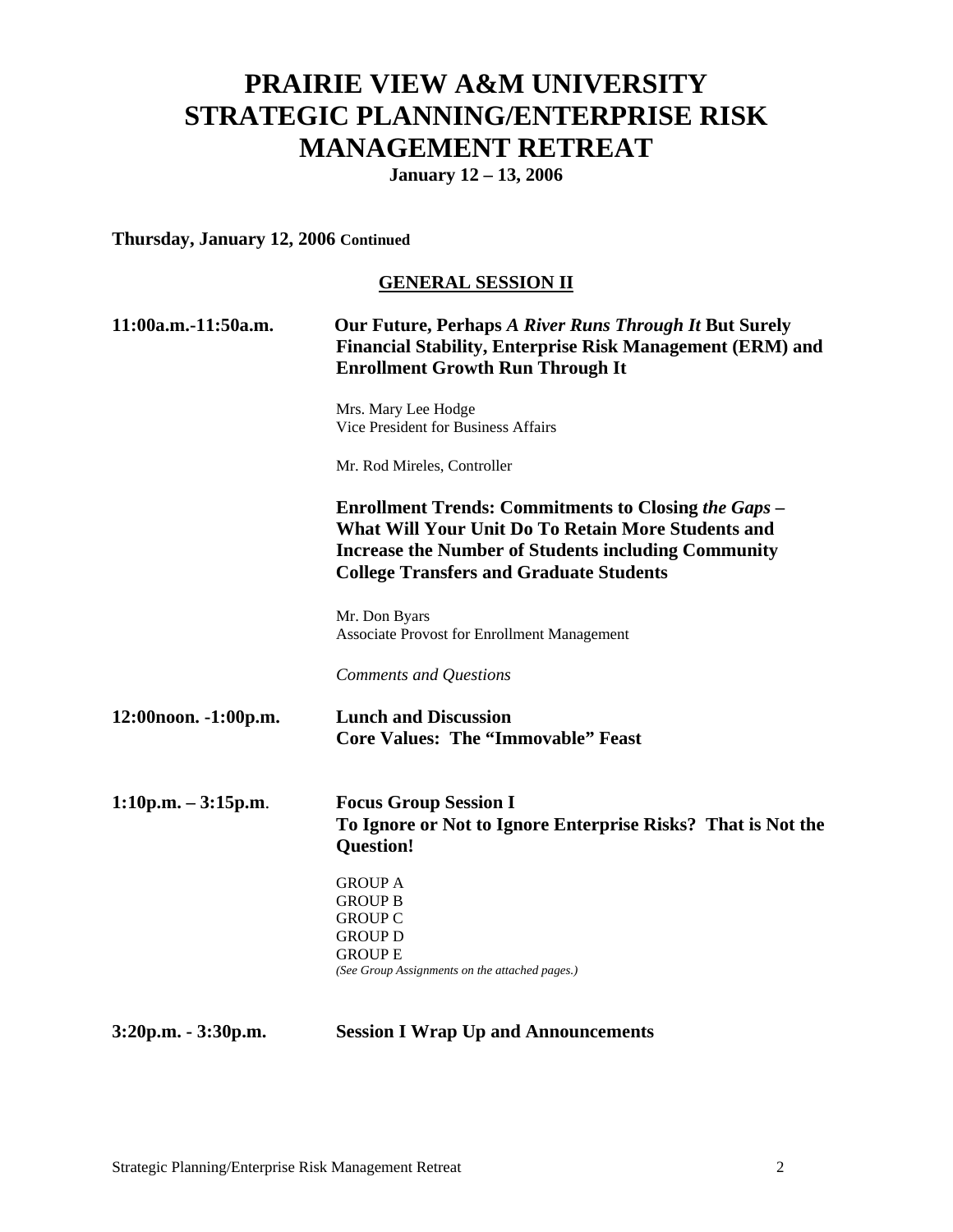# **PRAIRIE VIEW A&M UNIVERSITY STRATEGIC PLANNING/ENTERPRISE RISK MANAGEMENT RETREAT**

**January 12 – 13, 2006** 

## **Friday, January 13, 2006**

| 7:00a.m.-7:55a.m.    | <b>Registration and Continental Breakfast</b>                                                                                   |  |
|----------------------|---------------------------------------------------------------------------------------------------------------------------------|--|
|                      | <b>GENERAL SESSION III</b>                                                                                                      |  |
| 8:00a.m.-8:15a.m.    | <b>Observations and Remarks</b>                                                                                                 |  |
|                      | Dr. E. Joahanne Thomas-Smith, Provost and Senior<br>Vice President for Academic and Student Affairs                             |  |
| 8:20a.m.-9:40a.m.    | <b>Focus Group Session II</b><br><b>Shapers of Place and Practice: Mission, Priority Objectives</b><br>and Realistic Strategies |  |
| 9:55a.m.-11:10a.m.   | <b>Feedback from Focus Groups</b><br>Groups A through E                                                                         |  |
| 11:15a.m.-11:35 a.m. | <b>Questions/Comments</b>                                                                                                       |  |
| 11:45a.m.            | <b>Luncheon and Closing Remarks</b>                                                                                             |  |
|                      | Dr. George C. Wright, President                                                                                                 |  |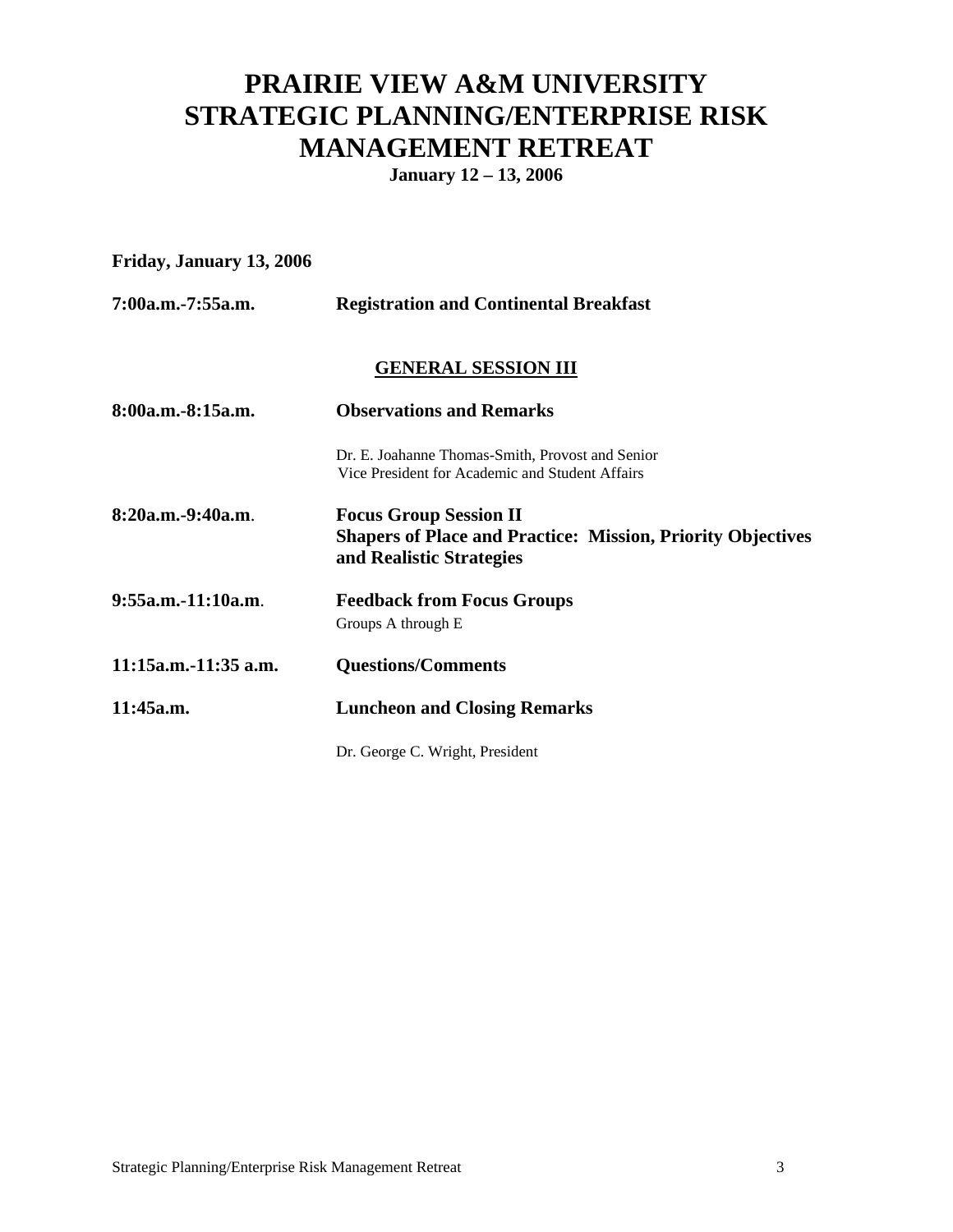January 12-13, 2006

Memorial Student Center Ballroom

## **Group A**

*Meeting Location: Memorial Student Center Ballroom C* 

- 1. Byars, Don<br>2. Dungey, De
- Dungey, Deborah
- 3. Foster, Laurette<br>4. Freeman, Pamela
- 4. Freeman, Pamela<br>5. Gaither, Gerald
- Gaither, Gerald
- 6. Gooch, Mary
- 7. Kelley, Danny R.
- 8. Matthews, Tracie
- 9. McFrazier, Michael L.
- 10. Pearson, Mark
- 11. Snead-Greene, Cheryl
- 12. Thomas-Smith, E. Joahanne
- 13. Thornton, Evelyn
- 14. Williams, Lora

#### Leader/Reporter: Mr. Mark Pearson

**Resource Person(s):** Mr. Don Byars, Ms. Tracie Matthews and Dr. Cheryl Snead-Greene

**Recorder:** Dr. E. Joahanne Thomas-Smith/Dr. Michael L. McFrazier

| Goal 1. | <b>Strengthen the Quality of Academic Programs</b>                                                                                                                                                                                                                                   |  |  |
|---------|--------------------------------------------------------------------------------------------------------------------------------------------------------------------------------------------------------------------------------------------------------------------------------------|--|--|
|         | Known $ER(s)$ : (14) Student recruitment practices that appear to be<br>uncoordinated/decentralized and recruiting goals with<br>incomplete follow-up.                                                                                                                               |  |  |
| Goal 2. | <b>Improve the Academic Indicators of the Student Body</b>                                                                                                                                                                                                                           |  |  |
|         | Known $ER(s)$ : (1) Lack of scholarship funding needed to attract and retain<br>quality high school graduates and community college transfers,<br>and the obvious performance deficiencies in awarding Student<br>Financial Aid.                                                     |  |  |
| Goal 7. | <b>Promote Programs that Contribute to Student Success</b>                                                                                                                                                                                                                           |  |  |
|         | Known $ER(s)$ : (3) Lack of a seamless articulation process that will make the<br>transition from community college to senior college more<br>efficient and effective, including the areas of admission,<br>advising, financial aid, and other critical student support<br>services. |  |  |
|         | (4) Lack of a clearly articulated and funded plan for<br>strengthening the academic skills of students who are under-<br>prepared for college work.                                                                                                                                  |  |  |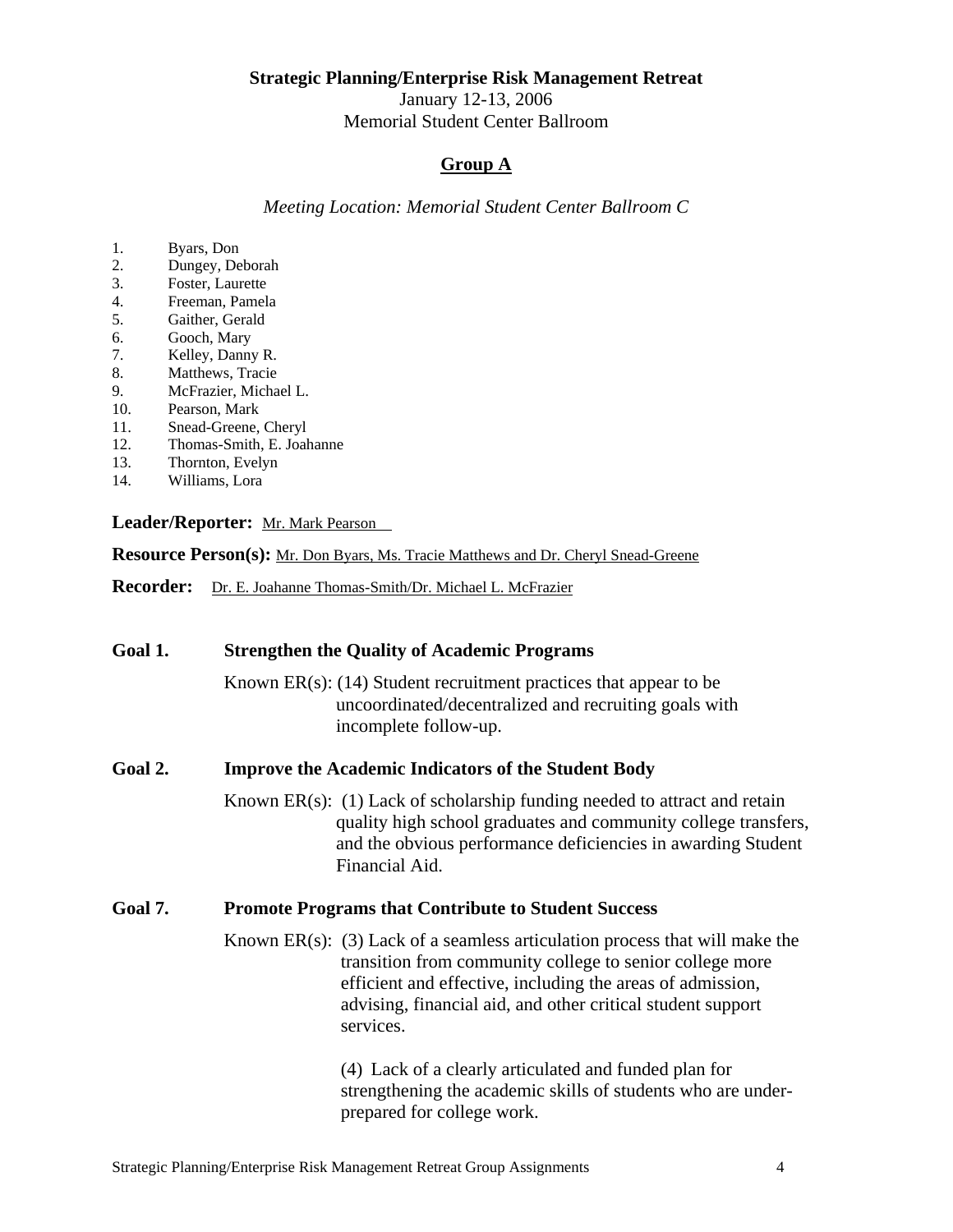January 12-13, 2006

Memorial Student Center Ballroom

### **Group B**

*Meeting Location: Memorial Student Center Room 201* 

- 1. Bryant, Milton, R.
- 2. Collins, Donald
- 3. Daniels, Dennis
- 4. Gee, Albert
- 5. Kilpatrick, Hortense
- 6. Noel, Elizabeth
- 7. Trotty, Willie F.
- 8. Wardrup, Max
- 9. Williams, Monica
- 10. Williams, Renee
- 11. Williams-Willis, Linda

#### **Leader/Reporter:** Dr. Milton R. Bryant

**Resource Person(s):** Dr. Elizabeth Noel and Ms. Monica Williams

**Recorder:** Dr. Willie Trotty

#### **Goal 3. Increase Applied and Basic Research**

Known  $ER(s)$ : (8) A potentially serious lack of understanding by faculty and students in the areas of (a) guidelines and procedures required to utilize human subjects in research; (b) guidelines and procedures required to utilize vertebrate animals in teaching and research; and (c) understanding of bio-safety guidelines and procedures.

#### **Goal. 8. Strengthen University Advancement Programs including Fund-raising**

Known ER(s): (9) Absence of  $501(c)$  (3) organization (Foundation) which exists and operates on behalf of PVAMU.

> (7) Lack of an organized annual fund campaign. Lack of sufficient potential donors to fund endowed chairs which can be matched with funds currently available. Lack of an adequate number of donors to build an endowment to support Intercollegiate Athletics.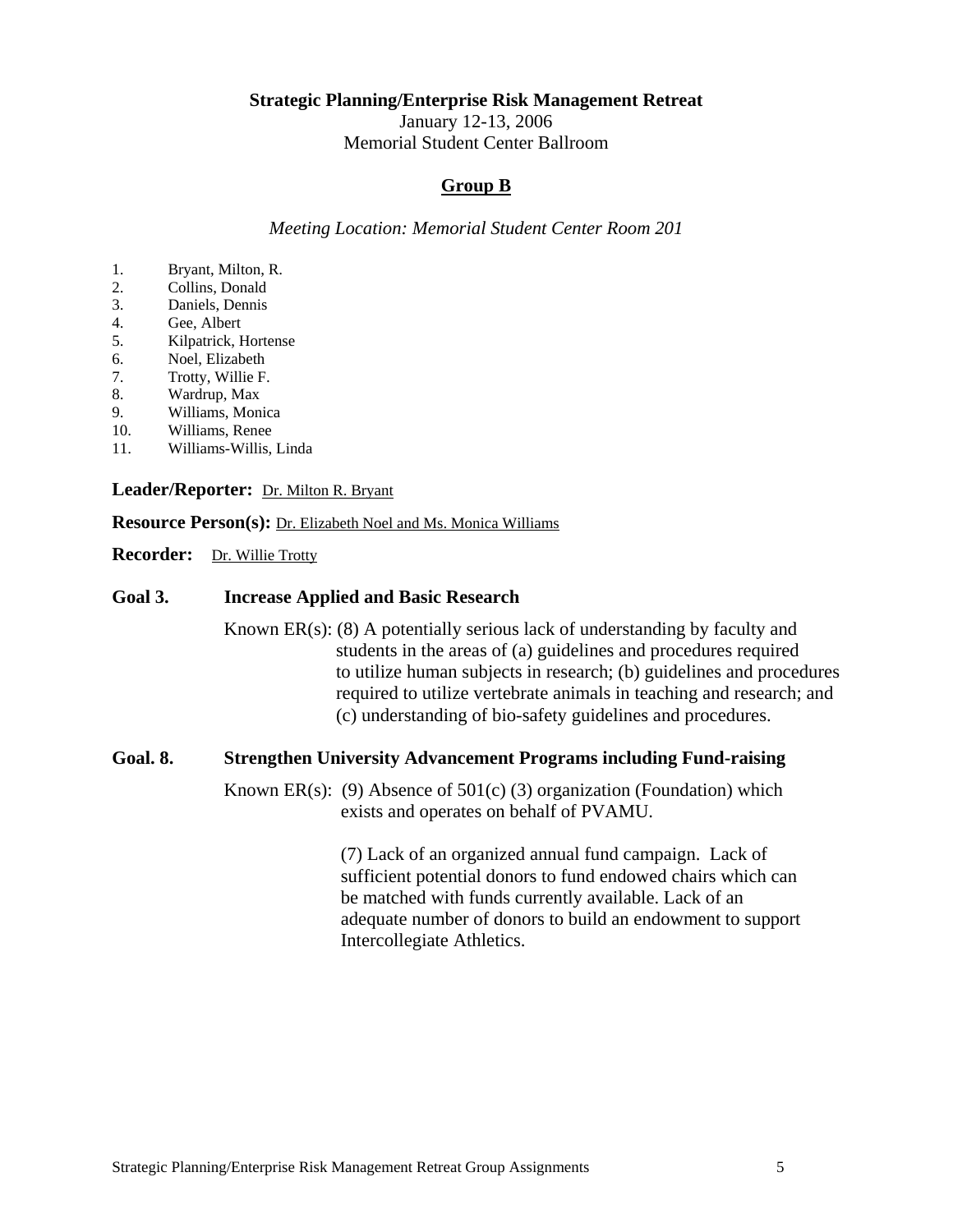January 12-13, 2006

Memorial Student Center Ballroom

## **Group C**

*Meeting Location: Memorial Student Center Ballroom D* 

- 1. Adams, Betty
- 2. Aldridge, Al
- 3. Ayyar, Radhika
- 4. Iglehart, Lloyd
- 5. Muse, Charles
- 6. Norman, Kaye
- 7. Pierre, Thelma
- 8. Rodney, Elaine
- 9. Walker, Dianne
- 10. Washington, Fred
- 11. Williams, Don
- 12. Woods, Sanderson

#### **Leader/Reporter**: Dr. Betty Adams

**Resource Person(s):** Mr. Lloyd Iglehart and Mr. Don Williams

**Recorder:** Dr. Fred Washington

## **Goal 4. Strengthen Environmental Health and Safety Programs on the Campus** Known ER(s): (6) Lack of clearly articulated Campus Emergency Response Plan and also lack of a clearly articulated Communication Plan. (13) A continuing growth in the volume of deferred maintenance and routine maintenance of campus facilities. **Goal 6. Increase the Efficiency of University Operations**  (10) Severe shortage of housing needed to accommodate the increased numbers of students projected in the OCR Priority Plan and essential to the future of the university if OCR Priority Plan funding is to be replaced with state formula funding. Continuing failure of private development and growth in the City of Prairie View which is needed to provide some level of relief on housing, food services, social life, etc.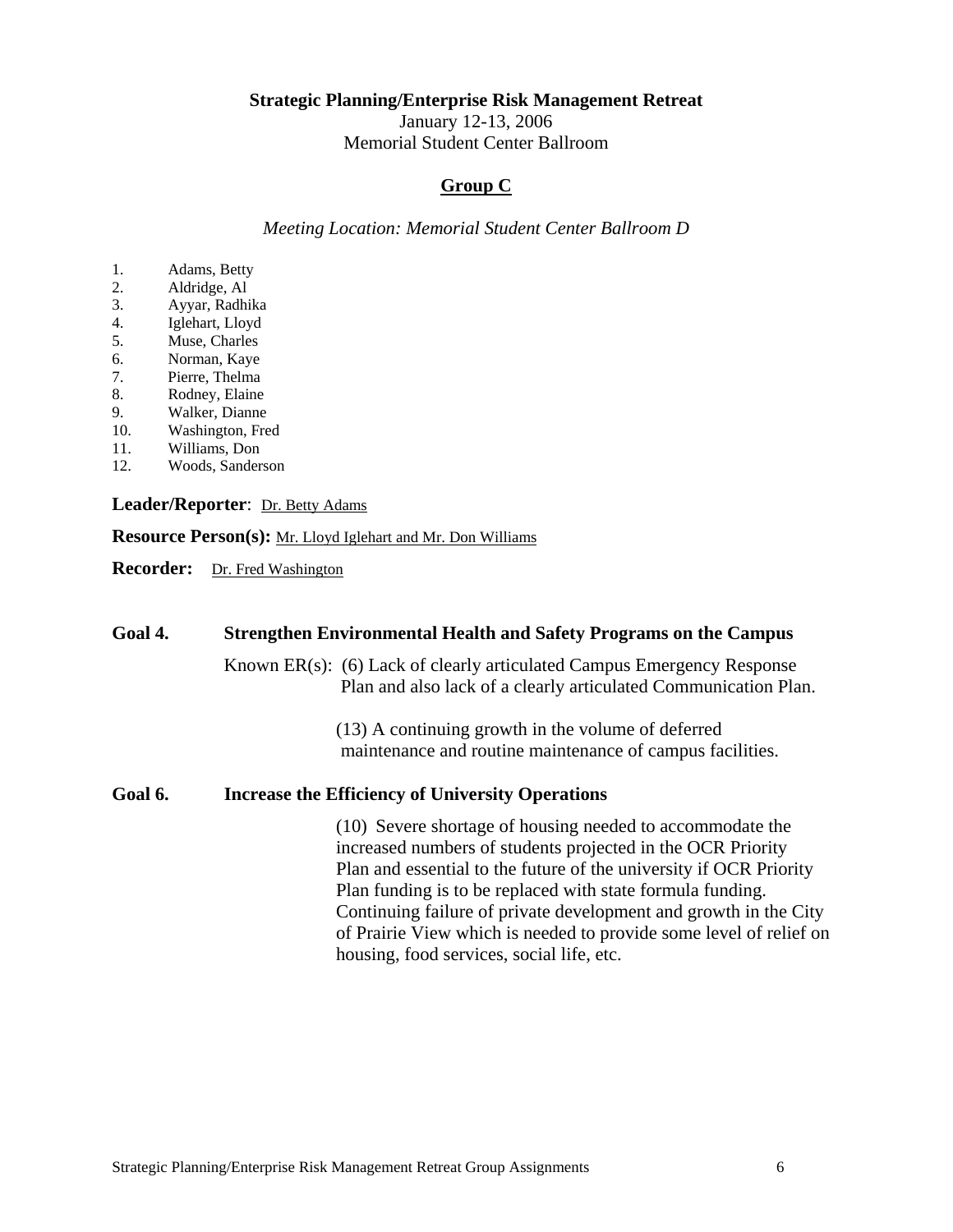January 12-13, 2006

Memorial Student Center Ballroom

## **Group D**

*Meeting Location: Memorial Student Center Room 203* 

- 1. Albritton, Rosie
- 2. Harris, Kendall
- 3. Hobbs, James
- 4. Hodge, Mary Lee
- 5. Jackson, Frank
- 6. Kirby, Kelvin
- 7. Mireles, Rod
- 8. Oludayo, Olusanya
- 9. Quddus, Munir
- 10. Williams, John R.

Leader/Reporter: Dr. Munir Quddus

**Resource Person(s):** Mr. Rod Mireles & Mr. James Hobbs

**Recorder:** Mrs. Mary Lee Hodge

### **Goal 5. Achieve (and maintain) Financial Stability**

Known  $ER(s)$ : (11) The potential for loss or substantial reduction of the amount of funding provided under the OCR Priority Plan when the Texas Legislature meets again in January 2007.

> (15) Greater dependence on tuition and fees paid by students to fund day-to-day operations, including total dependence on increased designated tuition for salary increases and the costs of associated staff benefits.

#### **Goal 6. Increase the Efficiency of University Operations**

Known  $ER(s)$ : (2) A critical need for a more robust movement toward fully infusing technology into the classroom and into the office (faculty and staff), and an immediate need to successfully transition to modern instructional and business practices that are consistent with how today's and tomorrow's students study and learn.